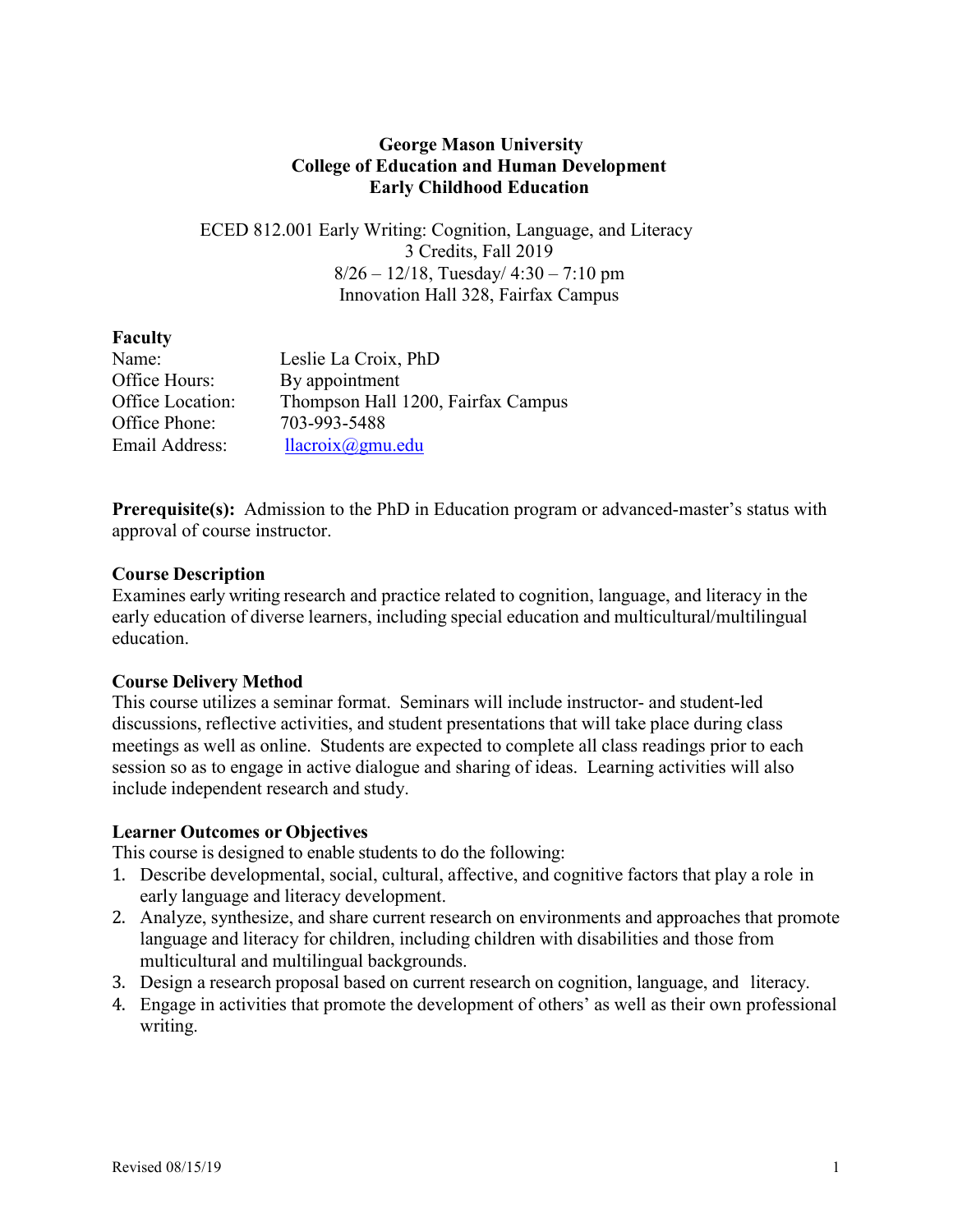#### **Professional Standards**

This seminar is for students in a number of disciplinary concentrations such as early childhood education, early childhood special education, educational psychology, literacy, multicultural/ multilingual education, and special education. Study includes the age range of birth through 8 years old. Research is examined across areas of early childhood education, early childhood special education, bilingual/ESL education, multicultural education, and international perspectives on early childhood education.

## **Required Texts**

- American Psychological Association. (2010). *Publication manual of the American Psychological Association* (6th ed.). Washington, DC: Author.
- McCarthy, C. A., Graham, S., & Fitzgerald, J. (2016). *Handbook of Writing Research* (2nd ed.). New York, NY: The Guilford Press.

### **Required Readings**

- Aram, D., Korat, O., Saiegh-Haddad, E., Arafat, S. H., Khoury, R., & Elhija, J. A. (2013). Early Literacy among Arabic-speaking kindergartners: The role of socioeconomic status, home literacy environment and maternal mediation of writing. *Cognitive Development, 28,* 193- 208. doi: 10.1016/j.cogdev.2012.10.003
- Boyle, B., & Charles, M. (2010). Using socio-dramtic play to support a beginning writer: 'Daniel, the doctor, and the bleeding ball.' *International Journal of Early Years Education, 18,* 213-225.
- Buell, M. J., Burns, M. S., Casbergue, R., & Love, A. Que Mas le Va a Decir? Preschoolers who are dual language learners write a letter with a parent. *Literacy and Social Responsibility, 4,* 8-37.
- Burns, M. S., & Kidd, J. K. (2016). Play and early writing. In D. Couchenour and J. K. Chrisman (Eds.), *Encyclopedia of Contemporary Early Childhood Education*. Thousand Oaks, CA: SAGE.
- Burns, M. S., Kidd, J. K., & Genarro, T. (2010). Writing: Underutilized for young children with disabilities? *Advances in Learning and Behavioral Disabilities, 23,* 175-204. doi: 10.1108/S0735-004X(2010)0000023009
- Burns, M. S., Love, A., Buell, M. J., & Casbergue, R. (2012). What do you wanna write to Grandma? Richness and variety in shared writing of prekindergarten children and parents. *Literacy and Social Responsibility, 5*(1), 177-212.
- Cutler, L., & Graham, S. (2008). Primary grade writing instruction: A national survey. *Journal of Educational Psychology*, *100*, 907-919. doi: 10.1037/a0012656
- Diamond, K. E., Gerde, H. K., & Powell, D. R. (2008). Development in early literacy skills during the pre-kindergarten year in Head Start: Relations between growth in children's writing and understanding letters. *Early Childhood Research Quarterly, 23,* (467-478). doi: 10.1016/j.ecresq.2008.05.002
- Dinehart, L. (2014). Handwriting in early childhood education: Current research and future implications. *Journal of Early Childhood Literacy*, *15*, 97-118.
- Dyson, A. H. (2008). Staying in the (curricular) lines: Practice constraints and possibilities in childhood writing. *Written Communication, 25,* 119-159. doi: 10.1177/0741088307309552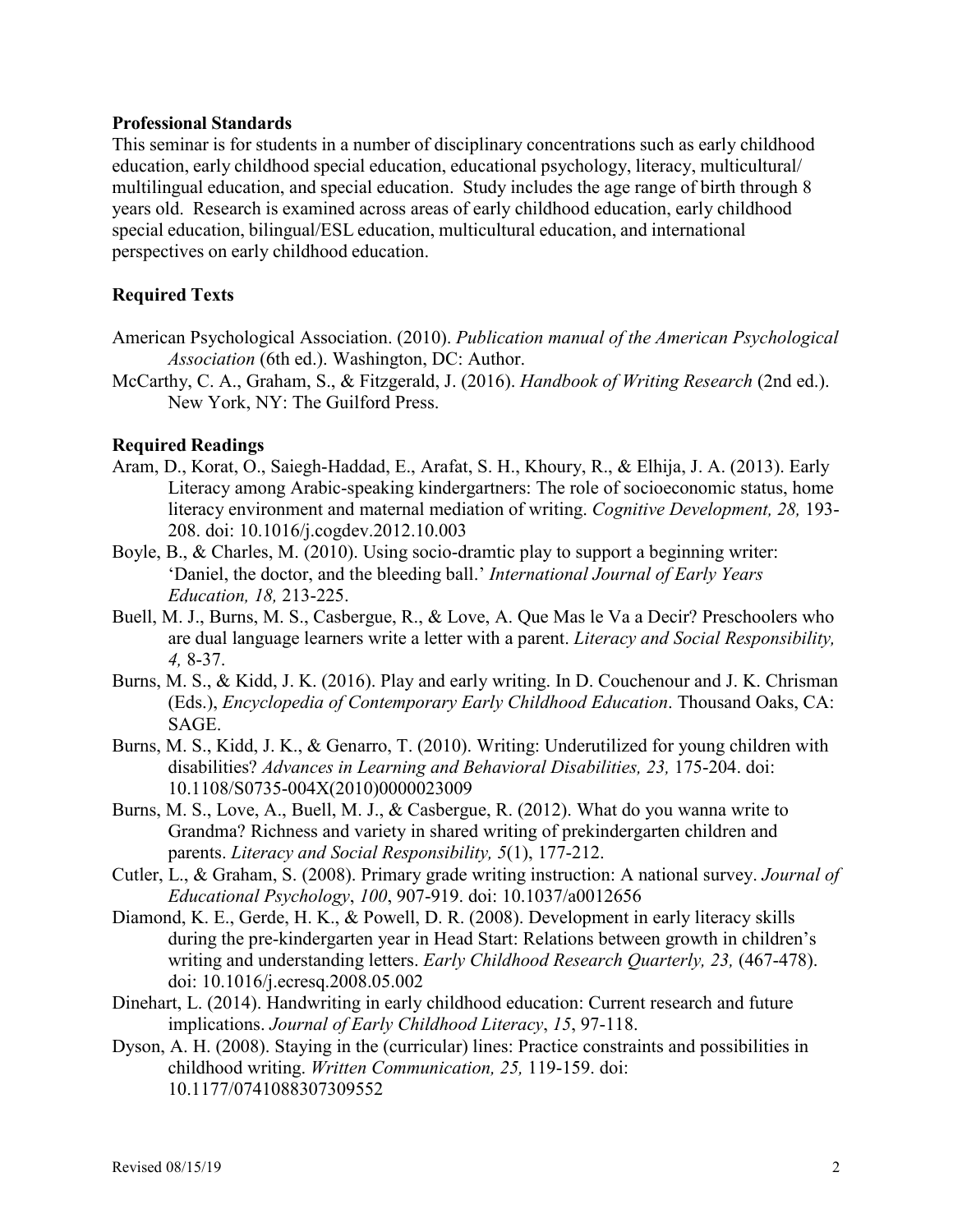- Gerde, H. K., Bingham, G. E., & Wasik, B. A. (2012). Writing in early childhood classrooms: Guidance for best practices. *Early Childhood Education Journal, (40)*6, 351-359. doi: 10.1007/s10643-012-0531-z
- Graham, S., Bollinger, A., Olson, C. B., D'Aoust, C., MacArthur, C., McCutchen, D., Olinghouse, N. (2018). Teaching elementary school students to be effective writers: A practice guide: Revised October 2018 (NCEE 2012-4058). Washington, DC: National Center for Education Evaluation and Regional Assistance, Institute of Education Sciences, U.S. Department of Education. Retrieved from http://ies.ed.gov/ncee/wwc/publications\_reviews.aspx#pubsearch.
- Graham, S., Gillespie, A., & McKeown, D. (2013). Writing: Importance, development, and instruction. *Reading and Writing: An Interdisciplinary Journal, 26, 1-15. doi:* 10.1007/s11145-012-9395-2
- Graham, S., McKeown, D., Kiuhara, S., & Harris, K. R. (2012). A meta-analysis of writing instruction for students in the elementary grades. *Journal of Educational Psychology, 104,* 879-896. doi: 10.1037/a0029185
- Hall, E. (2009). Mixed messages: The role and value of drawing in early education. *International Journal of Early Years Education, 17*(3), 179-190. doi: 10.1080/09669760903424507
- Hall, A. H., Simpson, A., Guo, Y., & Wang, S. (2015). Examining the effects of preschool writing instruction on emergent literacy skills: A systematic review of the literature. *Literacy Research and Instruction, 54,* 115-134. doi:10.1080/19388071.2014.991883
- Harward, S., Peterson, N., North, B., Wimmer, J., Wilcox, B., Morrison, T., Black, S., Simmerman, S., & Pierce, L. (2014). Writing instruction in elementary classrooms: Why teachers engage or do not engage students in writing. *Literacy Research and Instruction, 53,* 205-224. doi: 10.1080/19388071.2014.896959
- Hopperstad, M. H. (2010). Studying meaning in children's drawing. *Journal of Early Childhood Literacy, 10,* 430-452. doi: 10.1177/1468798410383251
- Jones, C. D. (2015). Effects of writing instruction on kindergarten students' writing achievement: An experimental study. *The Journal of Educational Research, 108,* 35- 44. doi: 10.1080/00220671.2013.836466
- Kidd, J. K., Burns, M. S., La Croix, L., & Cossa, N. L. (2014). Prekindergarten and kindergarten teachers in high poverty schools speak about young children's authoring (and we need to listen). *Literacy and Social Responsibility, 7*(1), 50-71*.*
- Kissel, B., Hansen, J., Tower, H., & Lawrence, J. (2011). The influential interactions of prekindergarten writers. *Journal of Early Childhood Literacy, 11,* 425-452. doi: 10.1177/1468798411416580
- McCloskey, E. (2011). Inclusion as an instructional approach: Fostering inclusive writing communities in preschool classrooms. *Journal of Early Childhood Literacy*, *12*, 46-67.
- Puranik, C. S., & Lonigan, C. J. (2011). From scribbles to scrabble: Preschool children's developing knowledge of written language. *Reading and Writing: An Interdisciplinary Journal, 24,* 567-589. doi: 10.1007/s11145-009-9220-8
- Rowe, D. W., & Neitzel, C. (2010). Interest and agency in 2- and 3-year-old's participation in emergent writing. *Reading Research Quarterly*, *45*, 169-195.
- Rowe, D. W., & Wilson, S. J. (2015). The development of a descriptive measure of early childhood writing: Results from the Write Start! Writing assessment. *Journal of Literacy Research, 47,* 245-292. doi: 10.1177/1086296X15619723
- Wohlwend, K. (2008). Play as a literacy of possibilities: Expanding meanings in practices,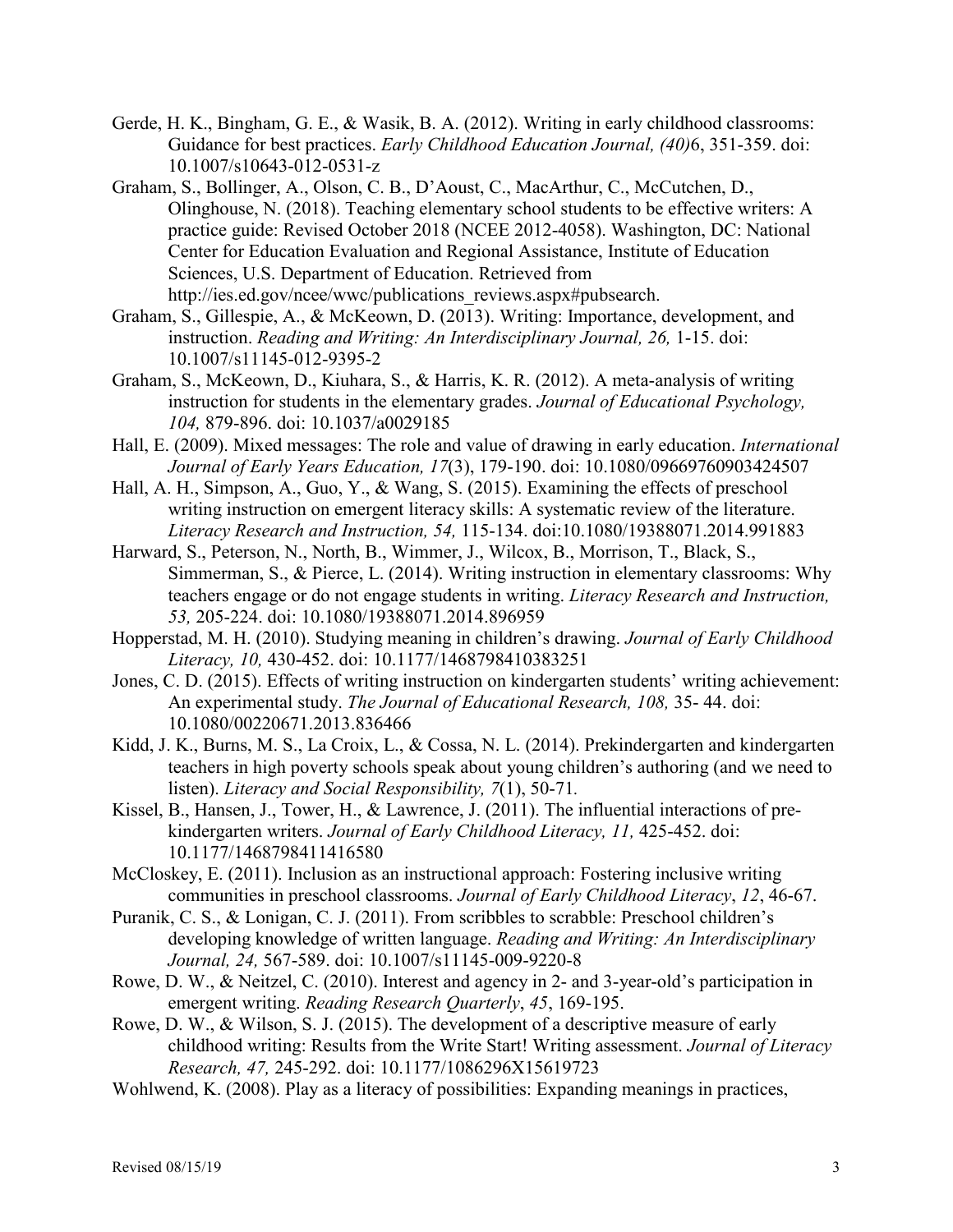materials, and spaces. *Language Arts, 86,* 127-136.

- Wollman-Bonilla, J. E. (2000). Teaching science to first graders: "Genre learning and reconceptualization." *Research in the Teaching of English, 35,* 35-65.
- Zhang, C., & Cook, J. C. (2019). A reflective professional development intervention model of early writing instruction. *Journal of early childhood teacher education, 40, 177-196.*

#### **Recommended Readings**

- Ball, A. (2006). Teaching writing in culturally diverse classrooms. In C. A. MacArthur, S. Graham, & J. Fitzgerald (Eds.), *Handbook of writing research* (pp. 293-310). New York, NY: Guilford.
- Bissex, G. L. (1980). *GNYS AT WRK: A child learns to write and read*. Cambridge, MA: Harvard University Press.
- Clay, M. (1975). *What did I write? Beginning writing behavior*. Portsmouth, NH: Heinemann.
- Dyson, A. H. (2013). *ReWRITING the basics: Literacy learning in children's cultures*. New York, NY: Teachers College Press.
- Fitzgerald, J. (2006). Multilingual writing in preschool through 12th grade: The last 15 years. In C. A. MacArthur, S. Graham, & J. Fitzgerald (Eds.), *Handbook of writing research* (pp. 337-354). New York, NY: Guilford.
- Powell, D. R., & Diamond, K. E. (2012). Promoting early literacy and language development. In R. D. Pianta (Ed.), *Handbook of early childhood education* (pp. 194-216). New York, NY: Guilford.
- Schrader, C. T. (1990). Symbolic play as a curricular tool for early literacy development. *Early Childhood Research Quarterly*, *5*, 79-103.
- Steward, E. P. (1995). *Beginning writers in the zone of proximal development.* Hillsdale, NJ: Lawrence Erlbaum.

### **Course Performance Evaluation**

Students are expected to submit all assignments on time in the manner outlined by the instructor (e.g., Blackboard (Bb), Tk20, hard copy).

| <b>Assignments</b>                               | <b>Due Dates</b> | <b>Points</b> |
|--------------------------------------------------|------------------|---------------|
| Attendance & Participation                       | Ongoing          | 25            |
| <b>Annotated Bibliography</b>                    | October 22       | 25            |
| <b>Research Article Presentations</b>            |                  | 15            |
| o All slide shows due on November 12             | November 12      |               |
| o Presentations take place on November 12 and 19 | November 12, 19  |               |
| Research Proposal                                | December 11      | 35            |
| <b>TOTAL</b>                                     |                  | 100           |

### • **Assignments and/or Examinations**

#### **Annotated Bibliography (25 points)**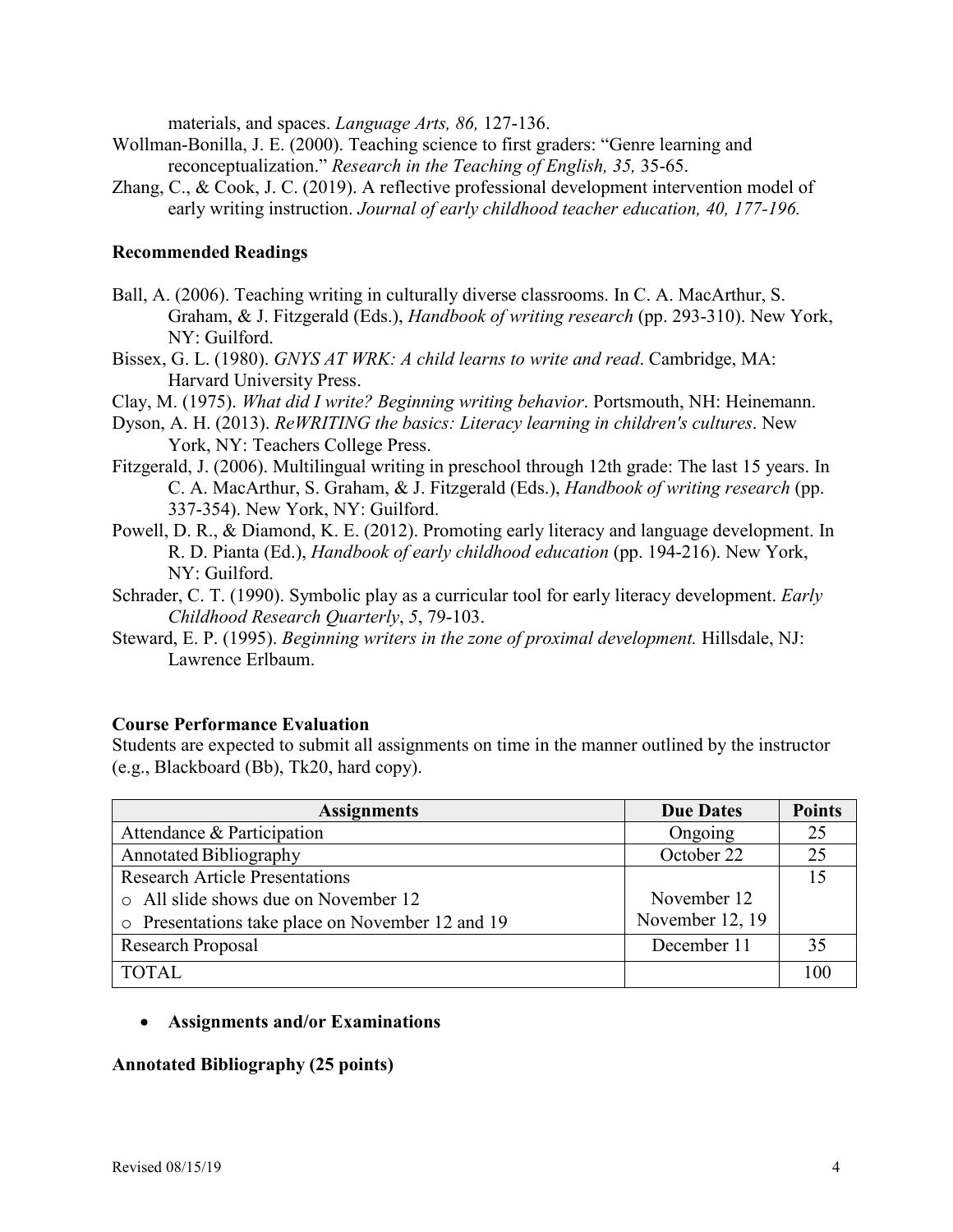Students will develop an annotated bibliography that includes at least 10 research articles on an approved topic of their choice related to young children's writing. Each entry will be approximately one single-spaced pages in length and will include the following:

- accurate bibliographic information presented in APA style
- a summary of

o the purpose of the study, o the argument or thesis, o key points made in the review of the literature, o the methods (i.e., participants and setting, data sources and collection, data analyses), o the results/findings, and o the implications and conclusions

• a statement of the potential relevance of the article to your study

# **Research Article Presentation (15 points)**

Students will select an article from their annotated bibliography to present to their classmates. They will present a 20-minute conference-style talk using a slide presentation that includes the following:

- Bibliographic information presented in APA style
- Purpose of the study
- The argument or thesis
- Theoretical perspectives and key research studies that support the study
- Research questions
- The methods, including participants and setting, data sources and collection, and data analyses
- The results/findings
- Discussion
- Implications and conclusions

# **Early Writing Research Proposal (35 points)**

Students will select an early writing topic of interest. proposed research questions, the proposed method, and anticipated results. The conceptual/theoretical framework and proposal will be 15 to 20 double- spaced pages in length. Students will submit completed proposals on Blackboard.

Students will write a research proposal focused on a topic of interest related to young children's writing. They will write a fully developed conceptual/theoretical framework that synthesizes research related to the topic and develops an argument for the proposed research. This framework will be the basis for the research proposal that will include the following:

- an introduction that provides the background and argument for the study,
- a review of the literature,
- a discussion of the conceptual/theoretical framework
- research questions,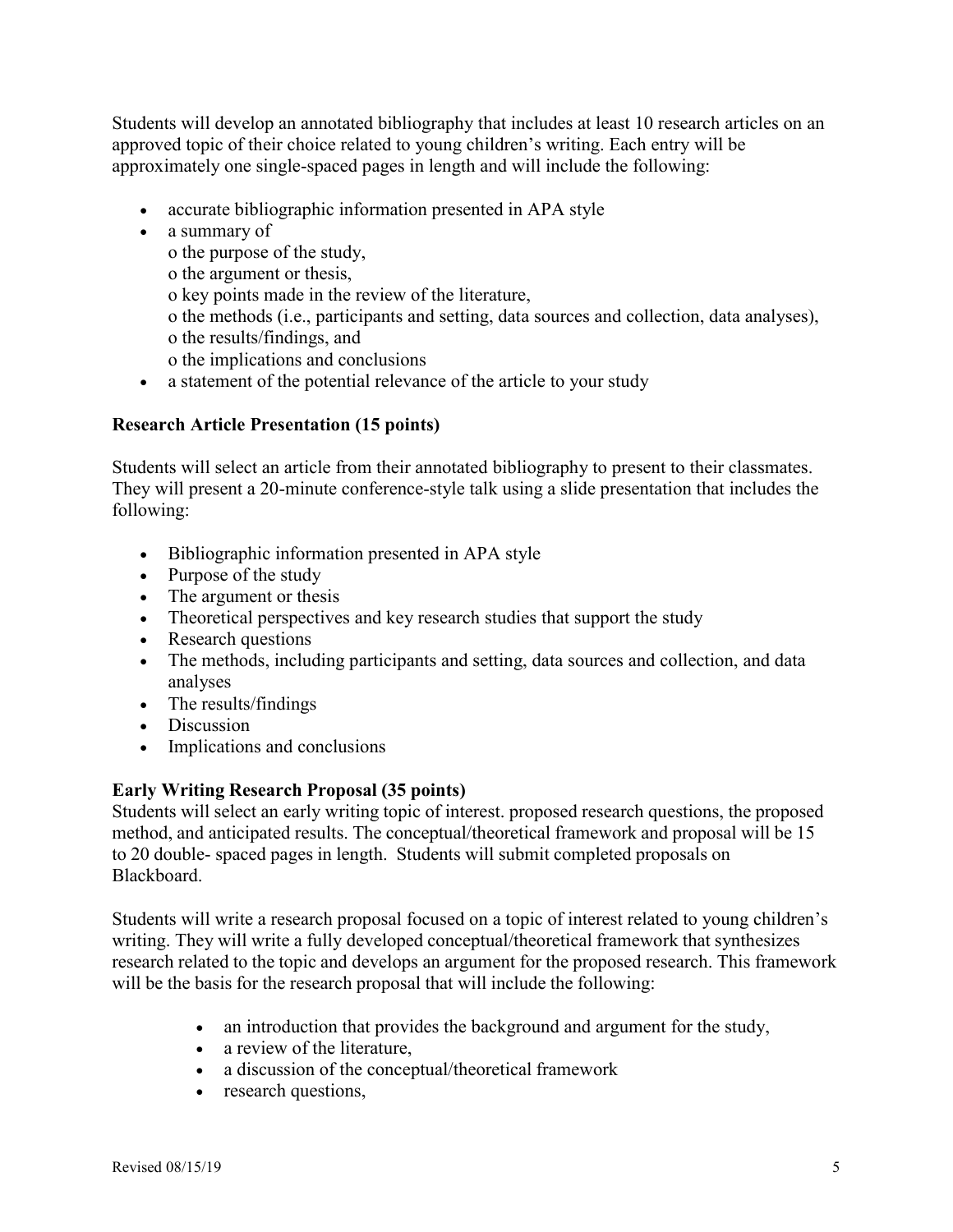- an overview of the proposed methods (potential participants and setting, data sources and collection, data analyses),
- anticipated results or findings, and
- potential limitations of the study.

## • **Other Requirements**

## **Attendance and Participation (25 points)**

Because active participation and engagement are imperative for optimal learning, preparation for and participation in in-class and online activities will be evaluated based on the following criteria:

- Students attend class, arrive on time, and stay for the entire class period.
- Students use laptops and personal devices are to be used for instructional purposes only.
- Students complete readings and prepare for class activities prior to class as evidenced by their ability to discuss and write about the concepts presented and examined in the texts as well as participate fully in related activities.
- Students are actively involved in in-class and online learning experiences as evidenced by (a) participating in all activities, (b) engaging in small- and large-group discussions, (c) completing written work related to the activities, and (d) supporting the participation and learning of classmates.
- Students show evidence of critical reflective thinking through in-class and online discussions, activities, and written reflections.
- Students display professional dispositions at all times while interacting with the instructor and other students.
- Students complete participation activities across the semester that complement the scheduled course topic. Instructors will periodically collect artifacts from the activities. Students in attendance and who actively engage in the learning experience will receive credit for their efforts. Graded participation activities are not announced and are implemented at the discretion of the instructor.

## **Written Assignments**

All formal written assignments will be evaluated for content and presentation. The American Psychological Association, Sixth Edition (APA) style will be followed for all written work. All written work unless otherwise noted must be completed on a word processor and should be proofread carefully. (Use spell check!) If students are not confident of their own ability to catch errors, they should have another person proofread their work. When in doubt, they should check the APA manual. Portions of the APA manual appear at the Style Manuals link on the Mason library website at [http://infoguides.gmu.edu/content.php?pid=39979.](http://infoguides.gmu.edu/content.php?pid=39979) Students may consult the Writing Center for additional writing support.

Students will do the following:

- 1. Present ideas in a clear, concise, and organized manner. (Avoid wordiness and redundancy.)
- 2. Develop points coherently, definitively, and thoroughly.
- 3. Refer to appropriate authorities, studies, and examples to document where appropriate. (Avoid meaningless generalizations, unwarranted assumptions, and unsupported opinions.)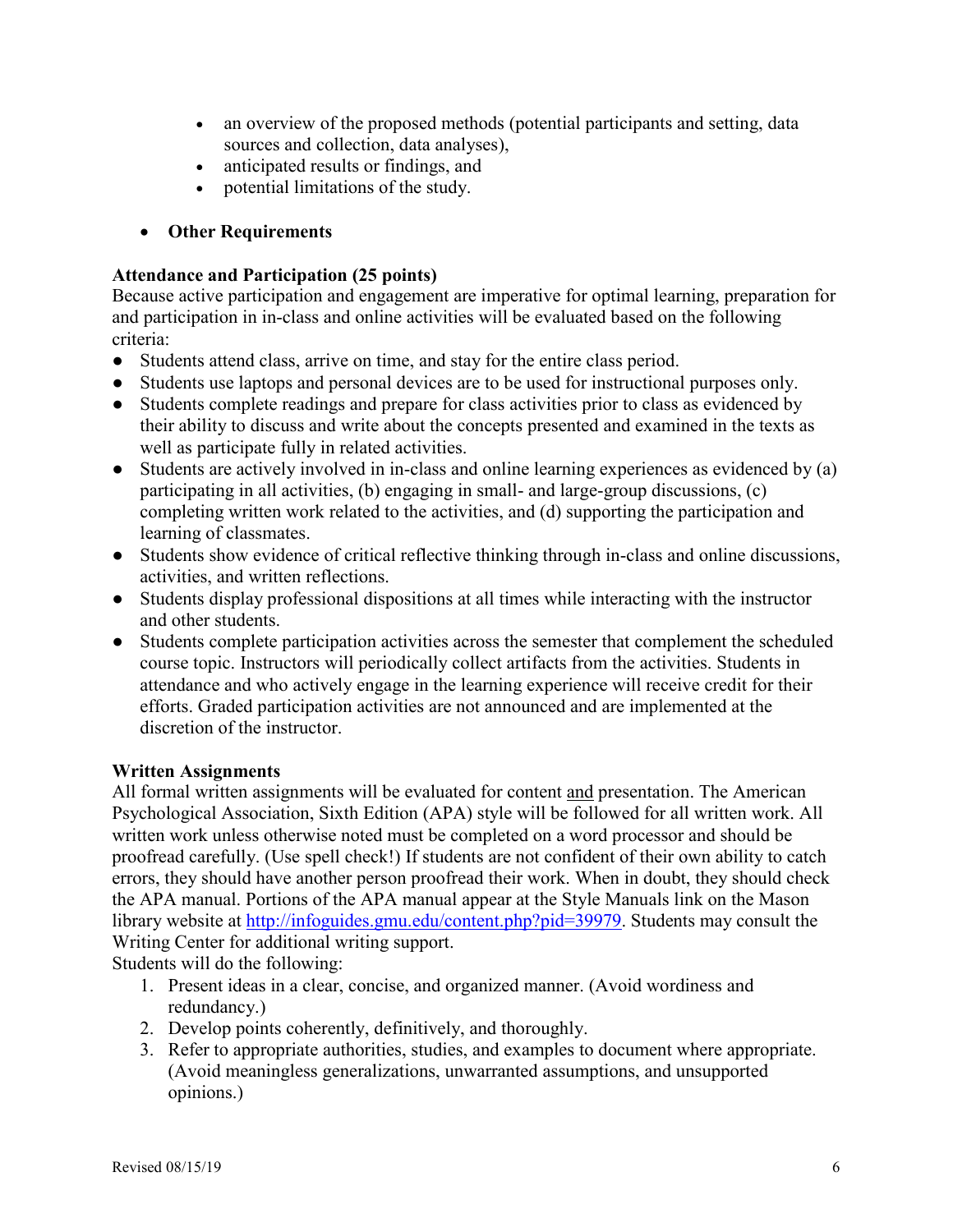- 4. Use correct capitalization, punctuation, spelling, and grammar.
- 5. Type the paper with double spacing, indented paragraphs, 1-inch margins all around, and 12-point Times New Roman font.

## • **Grading**

 $A = 95-100$   $A = 90-94$   $B = 87-89$   $B = 80-86$   $C = 70-79$   $F = 70$ 

Incomplete (IN): This grade may be given to students who are passing a course but who may be unable to complete scheduled coursework for a cause beyond reasonable control.

All CEHD students are held to the university grading policies as described in the Academic Policies section of the current catalog, which can be accessed at [http://catalog.gmu.edu.](http://catalog.gmu.edu/)

## **Professional Dispositions**

Students are expected to exhibit professional behaviors and dispositions at all times. See [https://cehd.gmu.edu/students/policies-procedures/.](https://cehd.gmu.edu/students/policies-procedures/)

| <b>Date</b> | <b>Topic</b>               | <b>Readings &amp; Assignments Due</b>     |
|-------------|----------------------------|-------------------------------------------|
| Week 1      | Course overview            | Cutler & Graham (2008)                    |
| Aug $27$    | Teachers' voices and       | Harward et al. (2014)                     |
|             | perspectives on young      | Kidd et al. (2014)                        |
|             | children's writing         |                                           |
|             |                            |                                           |
| Week 2      | Instruction                | Gerde et al. (2012)                       |
| Sept 3      | Theories and models of     | Graham et al. (2013)                      |
|             | writing: Sociocultural,    | MacArthur et al. (2016): Chapters 1, 2, 3 |
|             | Cognitive, & New           |                                           |
|             | Literacies                 |                                           |
|             |                            |                                           |
|             |                            |                                           |
| Week 3      | Sociocultural              | Aram et al. (2013)                        |
| Sept 10     | perspectives: Home and     | Buell et al. (2011)                       |
|             | community influences on    | Burns et al. (2012)                       |
|             | young children's writing   | MacArthur et al. (2016): Chapter 6        |
|             |                            |                                           |
|             |                            |                                           |
| Week 4      | Sociocultural              | Dyson $(2008)$                            |
| Sept 17     | perspectives: Influences   | Kissel et al. $(2011)$                    |
|             | of social practices within | McCloskey (2011)                          |
|             | school writing             | Zhang $& Cook(2019)$                      |
|             | communities                |                                           |
|             |                            |                                           |
|             |                            |                                           |

## **Class Schedule**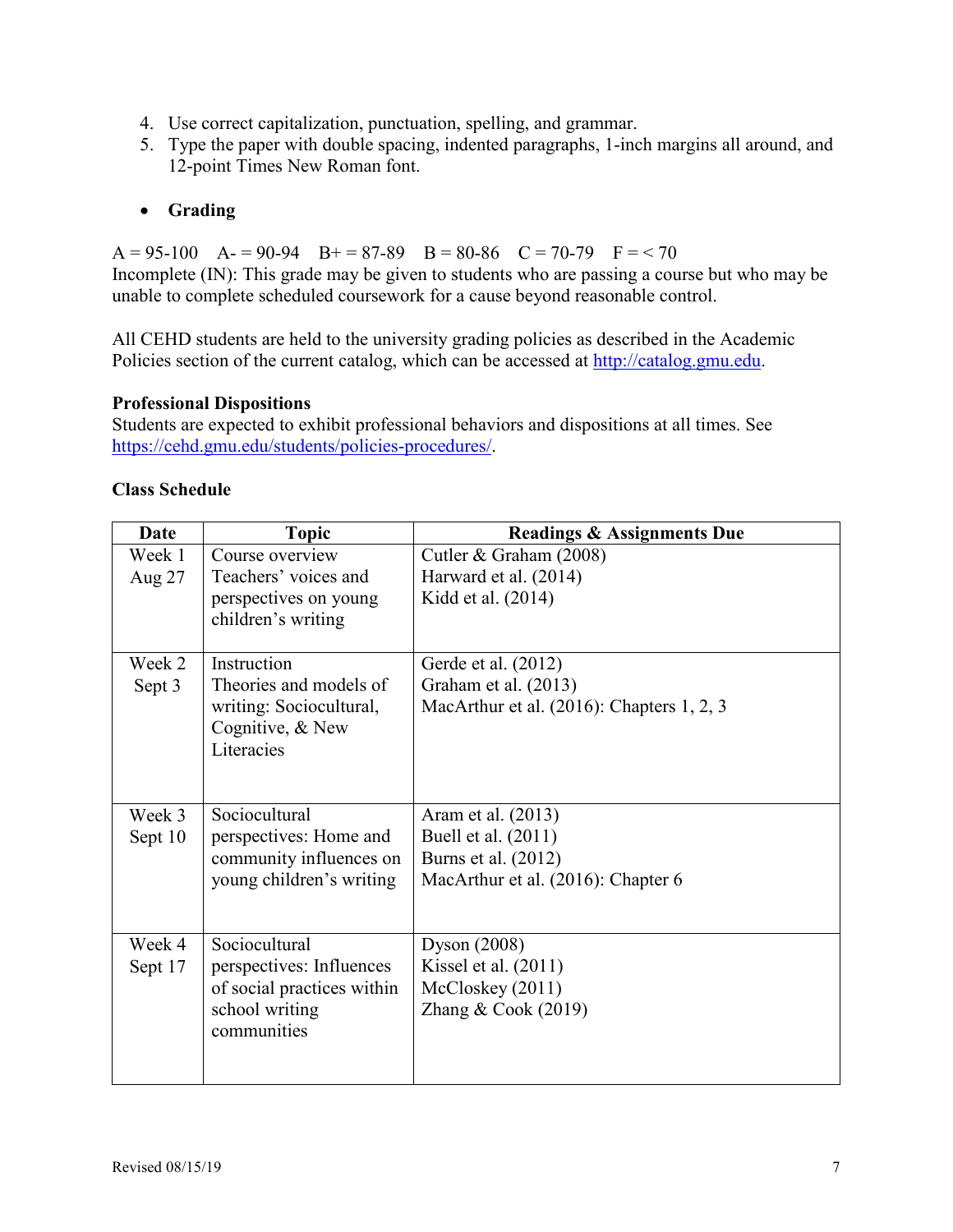| Week 5              | Early writing                                   | Boyle (2010)                                                          |
|---------------------|-------------------------------------------------|-----------------------------------------------------------------------|
| Sept 24             | development: Play,                              | Burns & Kidd (2016)                                                   |
|                     | drawing, and multimodal                         | Hall (2009)                                                           |
|                     | representations                                 | Hopperstad (2010)                                                     |
|                     |                                                 | Rowe & Neitzel (2010)                                                 |
|                     |                                                 | Wohlwend (2008)                                                       |
|                     |                                                 |                                                                       |
| Week 6              | Development of written                          | MacArthur et al. (2016): Chapters 8, 9, 10                            |
| Oct 1               | language from preschool                         | Puranik & Lonigan (2009)                                              |
|                     | through the primary                             | Rowe & Wilson $(2015)$                                                |
|                     | grades                                          |                                                                       |
|                     |                                                 |                                                                       |
| Week 7              | Relationships between                           | Diamond et al. (2008)                                                 |
| Oct 8               | reading and writing                             | MacArthur et al. (2016): Chapter 13                                   |
|                     | development in young                            | Matera (2011)                                                         |
|                     | children                                        |                                                                       |
|                     |                                                 |                                                                       |
| Oct 15              | <b>FALL BREAK</b>                               |                                                                       |
| Week 8              | Brown Lecture-In person                         | <b>Annotated Bibliography - submit to Blackboard by</b>               |
| Oct 22              | on Oct 24 or watch                              | 4:30 pm                                                               |
|                     | online                                          |                                                                       |
|                     |                                                 |                                                                       |
| Week 9              |                                                 |                                                                       |
| Oct 29              | Evidence-based writing<br>instruction for young | Burns et al. (2010)<br>Graham et al. (2018)                           |
|                     | children                                        | Hall et al. (2015)                                                    |
|                     |                                                 | MacArthur et al. (2016): Chapter 1                                    |
|                     |                                                 |                                                                       |
|                     |                                                 |                                                                       |
| Week 10             | Self-regulation and                             | MacArthur et al. (2016): Chapter 12 Select one article                |
| Nov 5               | writing in the primary<br>grades                | on self-regulation and writing (to be decided in an<br>earlier class) |
|                     |                                                 |                                                                       |
|                     |                                                 |                                                                       |
| Week 11<br>Nov $12$ | Evidence-based writing<br>instruction           | Jones (2015)                                                          |
|                     |                                                 | <b>Submit Research Article Slide Presentation to</b>                  |
|                     | Research article                                | Blackboard by 4:30 pm in a discussion board                           |
|                     | presentations                                   | forum                                                                 |
|                     |                                                 |                                                                       |
| Week 12             |                                                 |                                                                       |
| <b>Nov 19</b>       | Writing across the<br>curriculum                | Wollman-Bonilla (2000)                                                |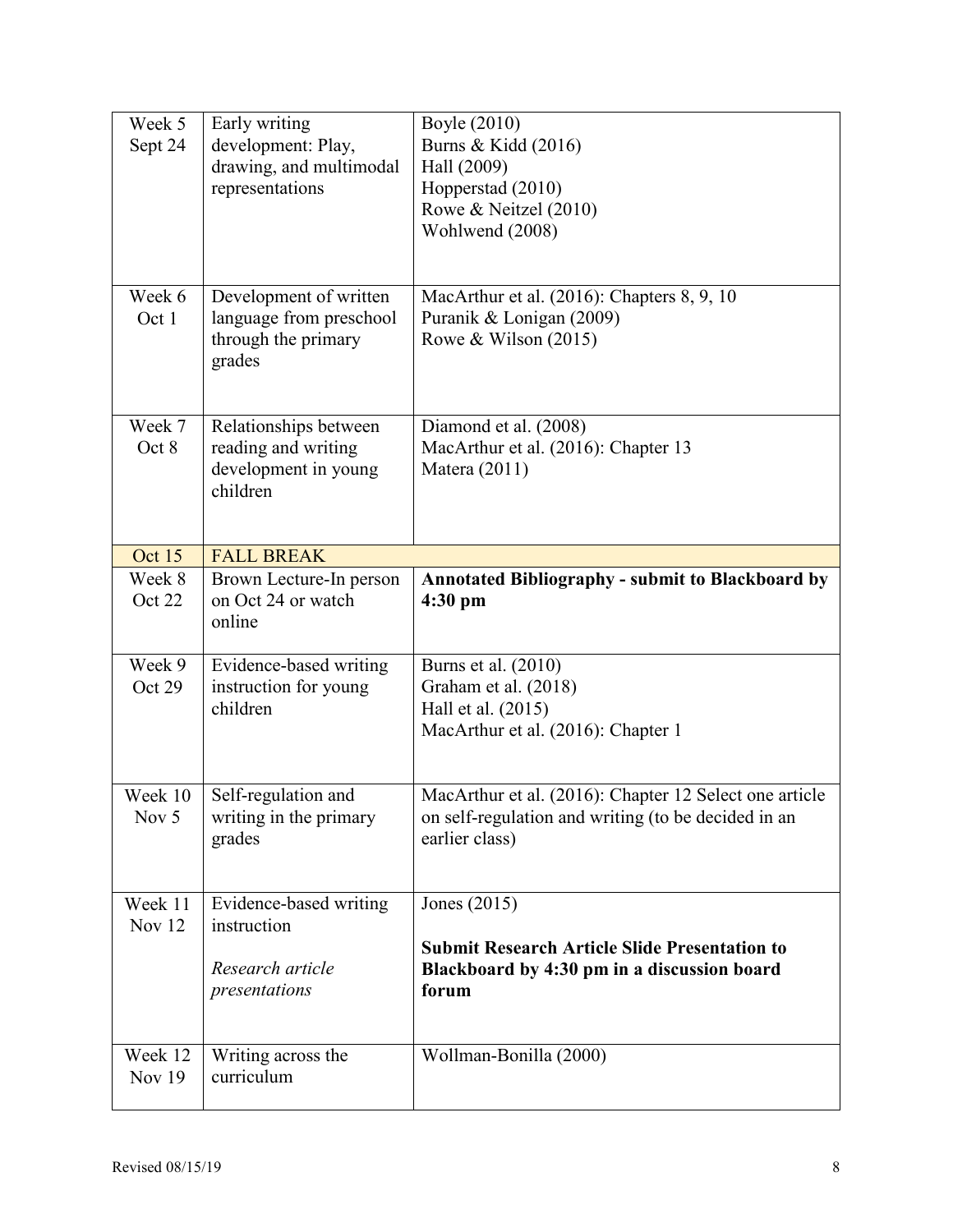|                     | Research article<br>presentations                    |                                                                                                 |
|---------------------|------------------------------------------------------|-------------------------------------------------------------------------------------------------|
| Week 13<br>Nov $26$ | Future directions for<br>early writing research      | Graham, Bollinger, et al. (2012)                                                                |
|                     | and instruction                                      | Bring outline of writing research proposal and be<br>prepared to discuss with a critical friend |
| Week 14<br>Dec 3    | <b>ONLINE</b>                                        | Draft of proposal due to critical friend for discussion.                                        |
|                     |                                                      |                                                                                                 |
| Dec 11              | <b>Research Proposal Due to Bb by 7:15 pm Dec 11</b> |                                                                                                 |

Note: Faculty reserves the right to alter the schedule as necessary, with notification to students

## **Core Values Commitment**

The College of Education and Human Development is committed to collaboration, ethical leadership, innovation, research-based practice, and social justice. Students are expected to adhere to these principles: [http://cehd.gmu.edu/values/.](http://cehd.gmu.edu/values/)

## **GMU Policies and Resources for Students**

*Policies*

- Students must adhere to the guidelines of the Mason Honor Code (see [https://catalog.gmu.edu/policies/honor-code-system/\)](https://catalog.gmu.edu/policies/honor-code-system/).
- Students must follow the university policy for Responsible Use of Computing (see [http://universitypolicy.gmu.edu/policies/responsible-use-of-computing/\)](http://universitypolicy.gmu.edu/policies/responsible-use-of-computing/).
- Students are responsible for the content of university communications sent to their Mason email account and are required to activate their account and check it regularly. All communication from the university, college, school, and program will be sent to students **solely** through their Mason email account.
- Students with disabilities who seek accommodations in a course must be registered with George Mason University Disability Services. Approved accommodations will begin at the time the written letter from Disability Services is received by the instructor (see [http://ods.gmu.edu/\)](http://ods.gmu.edu/).
- Students must follow the university policy stating that all sound emitting devices shall be silenced during class unless otherwise authorized by the instructor.

### *Campus Resources*